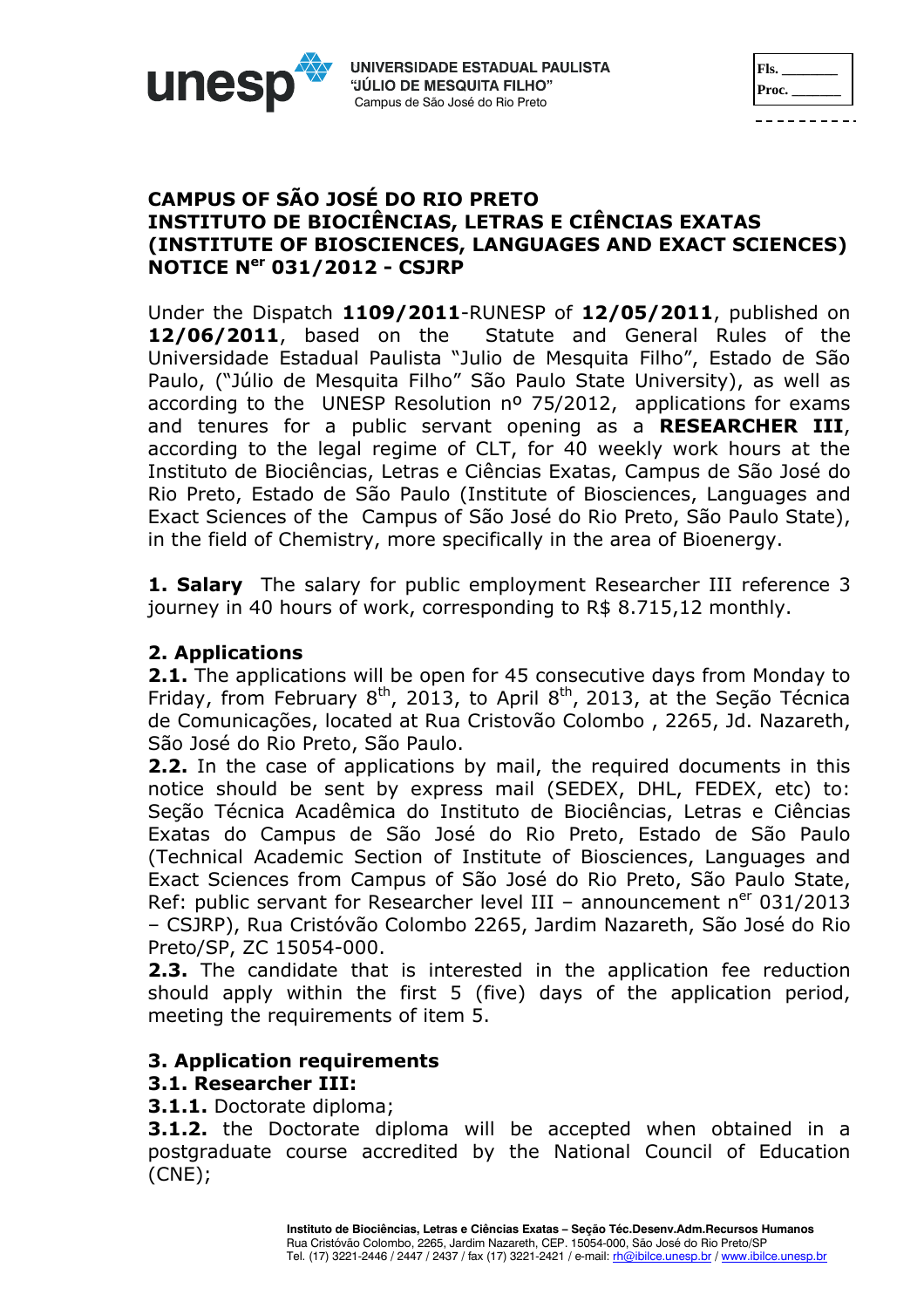

| Fls.  |  |
|-------|--|
| Proc. |  |
|       |  |

**3.1.3.** the Doctorate diploma obtained in a foreign country will be accepted only when recognized and registered by a National University that has a postgraduate course accredited by the National Council of Education;

**3.1.4.** meeting the sub item 3.1.3. is mandatory to hire the Researcher as UNESP faculty staff;

**3.1.5.** have experience to propose and coordinate research projects;

**3.1.6.** dominate and create methodological procedures or scientific methods;

**3.1.7.** have scientific production in conformance with the current standards of his/her research field, reviewed in the past five years, and nationally and internationally published;

**3.1.8.** be able to immediately start activities of research advisory at the undergraduate and graduate level;

**3.1.9.** be able to teach disciplines in MA and Ph.D. Programs and offer training according to his/her technical-scientific expertise;

**3.1.10.** have experience in chromatography and mass spectrometry in studies about elucidation of chemical structures.

**3.2.** The candidate should turn in a copy of documents required in sub items 3.1.1., 3.1.5., 3.1.6., 3.1.7., 3.1.8., 3.1.9. and 3.1.10.

**3.3.** The foreign candidate may apply using a passport; however, at hiring time, if for longer than two years, s/he should present an identity card with a permanent visa. In case the candidate still does not have a permanent visa, s/he should present a temporary visa and, within 30 (thirty) days, hand in a copy of the request ticket for making the temporary visa a permanent one, under penalty of contract termination. In case the work contract is shorter than two years, a temporary visa may be presented.

#### **4. Required documents for the application**

**4.1**. Request statement to the Congregation informing complete name, number of identity card and/or passport; age, filiation, place of birth, marital status, home address, occupation and e-mail, with a copy of the following documents:

**4.1.1.** identity card, and in the case of foreign candidates: foreigner's identity card with permanent or temporary visa or, in its absence, the passport;

**4.1.2**. updated proof of military service, for male candidates;

**4.1.3.** updated proof of voting, obtained through the site: http://www.tse.gov.br/internet/servicos\_eleitor/quitacao.htm

**4.1.4.** receipt of application fee of R\$ 72,00 (seventy two reais), paid at the Seção Técnica de Finanças (Technical Section of Finances) or a copy of the deposit receipt of Banco do Brasil S/A, Agency 6920-5, Current Account  $n^{er}$ . 130.020-2, in the case of applications by mail. It will not be accepted application fees beyond the registration period or by any other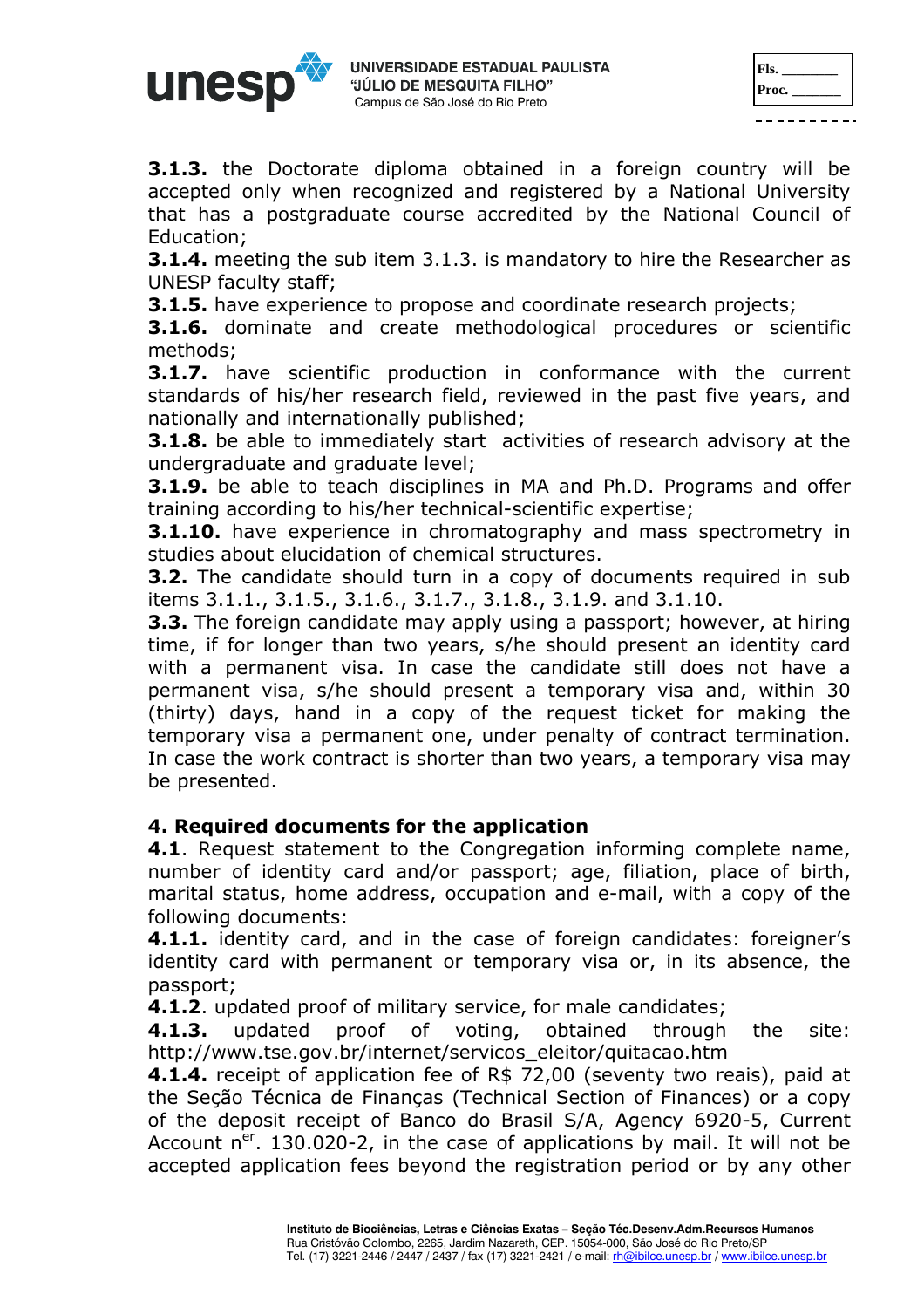unesr

| Fls.  |  |
|-------|--|
| Proc. |  |
|       |  |

non-specified means in this Notice. Scheduling payment will only be accepted if proved the actual fulfillment of the payment within the registration period;

**4.1.5.** curriculum vitae in 11 (eleven) copies detailing performed activities, identifying published papers and all information that allow thorough evaluation of his/her merits, emphasizing activities developed in the past 05(five) years, and one copy of supporting documents referring to the curriculum vitae;

**4.1.6.** research project in 11 (eleven) copies, elaborated according to the syllabus and the research field of the application that will be evaluated according to the item 7.3 of this Notice.

**4.2.** In case of applications done by express mail (SEDEX, DHL, FEDEX, etc) the posting date should be until the last application day as described in sub item 2.1. Applications whose posting date are later than the last application date will not be accepted.

**4.3.** The foreign candidate is exempt of requirements described in sub items 4.1.2 and 4.1.3.

**4.4.** In the case of application by proxy, a letter of attorney, the attorney's identification and the documents of item 4.1 should be presented.

# **5. REDUCTION OF APPLICATION FEE – LAW 12.782/2007**

**5.1.** The reduction of application fee, 50% (fifty percent), will be granted to the interested candidates that meet the following requirements, CUMULATIVELY:

I – students, regularly registered in a higher education institution, in an undergraduate or graduate course.

II – candidates whose monthly salary is inferior to 02 (two) minimum wages; or that are unemployed.

**5.2.** Reduction will be granted upon application when the candidate presents:

I – proof of student status with one of the following documents:

a) certificate or statement by a public or private education institution;

b) student's identity or a similar document by a public or private education institution, or by a student body representation.

II – as to the circumstances described in the sub item II of item 5.1. of this Notice:

a) proof of income, or written statement of unemployment.

OBS: The candidate should present the original documents as well as the respective copies for verification, and hand them in for posterior analysis. The copies will not be returned.

**5.3.** The candidate that is interested in the reduction of the application fee should apply in the first 05 (five) days of the application period.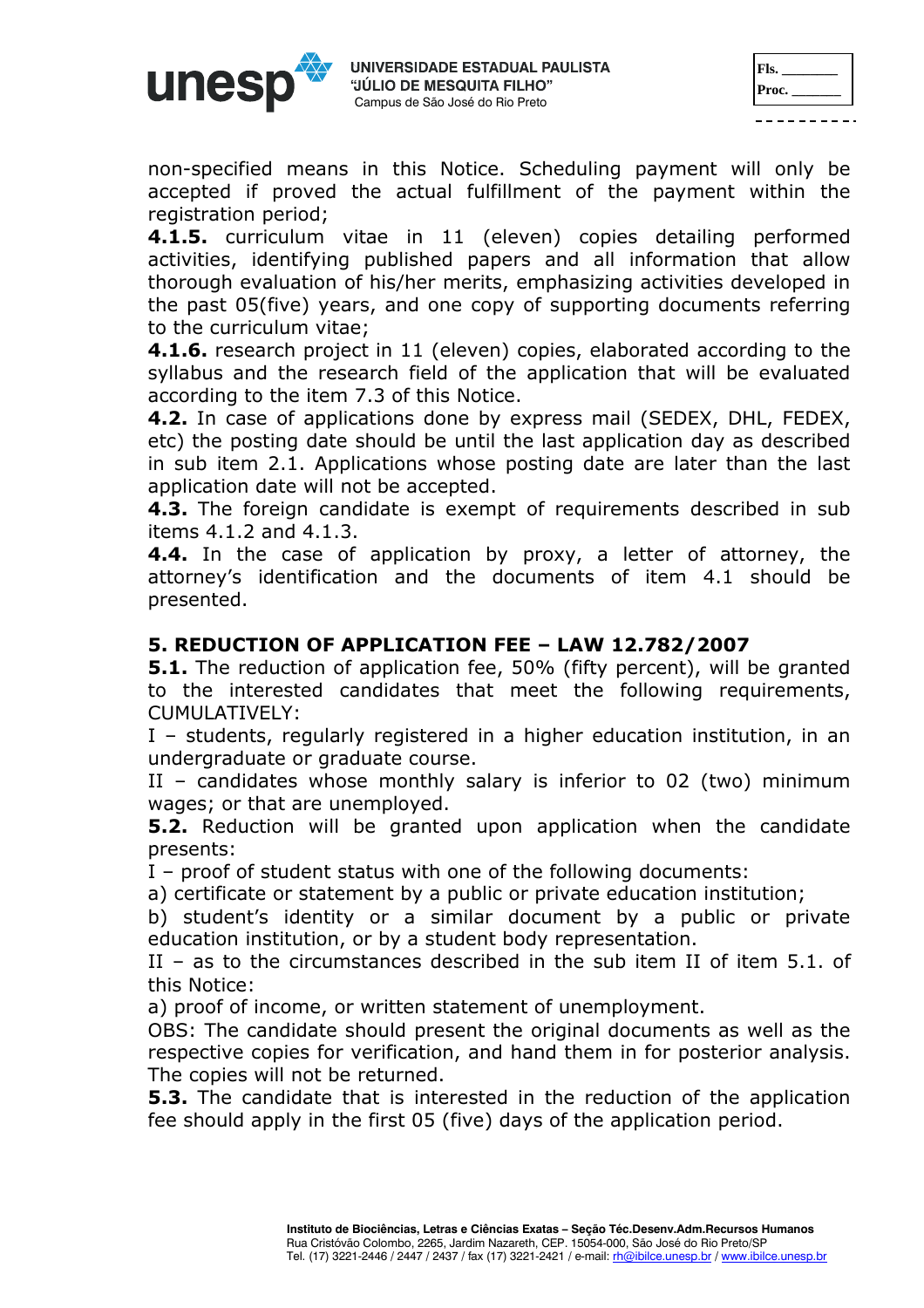

| Fls.  |  |
|-------|--|
| Proc. |  |
|       |  |

**5.4.** The Seção Técnica de Comunicações (Technical Section of Communications) of the Campus will receive all the documents and after authenticity verification, it will forward them to the Technical Section of Human Resources Development and Administration – STDARH- for analysis.

**5.5.** Acceptance and rejection of application fee reduction requests will be announced at the application place on 02/26/2013 at 9:00 AM and, in the case of rejection, appeal deadline will be 02 (two) days from the announcement date.

# **6. Application acceptance and rejection**

**6.1.** The Congregation will decide on the fulfillment of requirements when analyzing the candidates' applications, after evaluation of the applications, by the Conselho de Ensino, Pesquisa e Extensão Universitária (Advisory Committee of the Education, Research and Extension Council - CEPE).

**6.2.** The list of candidates whose applications were rejected for not fulfilling the requirements established in this Notice will be published in the Diário Oficial do Estado – DOE.

**6.3.** The candidate may require the Congregation to reconsider his/her application rejection until 05(five) days from the publishing date of the list referred to in the previous item.

#### **7. Exams and Tenures**

The following exams will be done for the job opening:

#### **7.1. Curriculum Vitae analysis**

In the curriculum vitae, the activities developed by the candidate should be clearly explained.

The curriculum vitae analysis will consist of global evaluation of developed activities in which the following is shown:

I – amount and quality of research project development, especially as to the objective needs for the country social and economic development;

II – national and international publications that show consolidation of aptitude as a researcher;

III – responsibility for the formation of new researchers in relatively permanent research lines.

IV - ability to demonstrate leadership in research through coordination of Research Groups;

#### **7.2. Curriculum vitae argumentation**

The curriculum vitae argumentation exam will be public and will evaluate the scientific, literary or artistic qualification of the candidate, according to the following guidelines:

**7.2.1.** all the members of the Evaluation Board will argue with the candidate;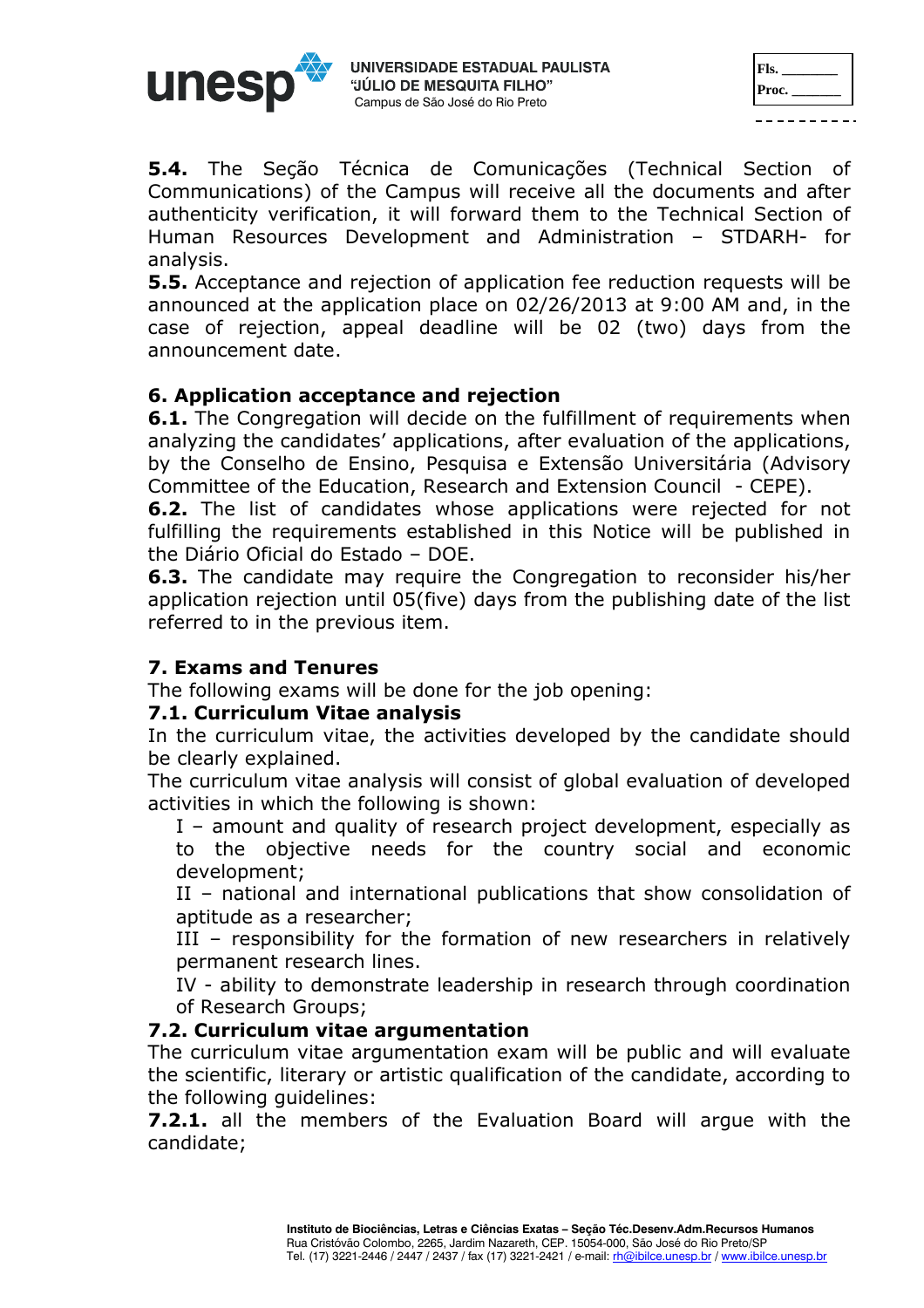

| Fls.  |  |
|-------|--|
| Proc. |  |
|       |  |

**7.2.2.** each of the members of the Evaluation Board will have until thirty minutes to argue with the candidate who will have the same amount of time to answer questions;

**7.2.3.** under candidate and examiner's agreement, the argumentation may be mainly on the activities developed by the candidate in the field of this job opening.

## **7.3. Presentation and Argumentation of Research Project**

The research project will be evaluated according to its relevance within the field of the job opening and its practibility, as in the following guidelines:

**7.3.1.** the project presentation should be at least 50 (fifty) minutes long and in the maximum 60 (sixty) minutes long; the candidate should show deep and critical knowledge on the subject;

**7.3.2.** all the members of the Evaluation Board will argue with the candidate; each member will have until thirty minutes to argue with the candidate who will have the same amount of time to answer the questions.

# **8. Evaluation criteria**

In the candidate's evaluation, the grade criteria will be from 0 (zero) to 10 (ten) in all exams which will have the following weight:

- Curriculum vitae analysis weight 2
- Curriculum vitae argumentation weight 1
- Presentation and argumentation of research project weight 1

#### **8.1. Curriculum vitae analysis:**

- 60% scientific production;

- 20% activities related to internationalization (post-doc, international cooperation, editorial committees and advisory committees of international agencies/ organizations, etc);

- 10% fund raising;

- 10% formation of human resources (undergraduate and graduate students)

#### **8.2. Curriculum vitae argumentation:**

- 40% candidate's academic and professional career consistent with background field;

- 30% theoretical and conceptual command of work;

- 30% assertiveness.

#### **8.3. Presentation and Argumentation of Research Project**

- 50% originality of research project objectives and importance of contribution to the knowledge area in which the proposed project is inserted;

- 20% appropriateness to research line in the job opening;

- 20% scientific fundamentation and utilized methodology;

- 10% applicability in the Institution.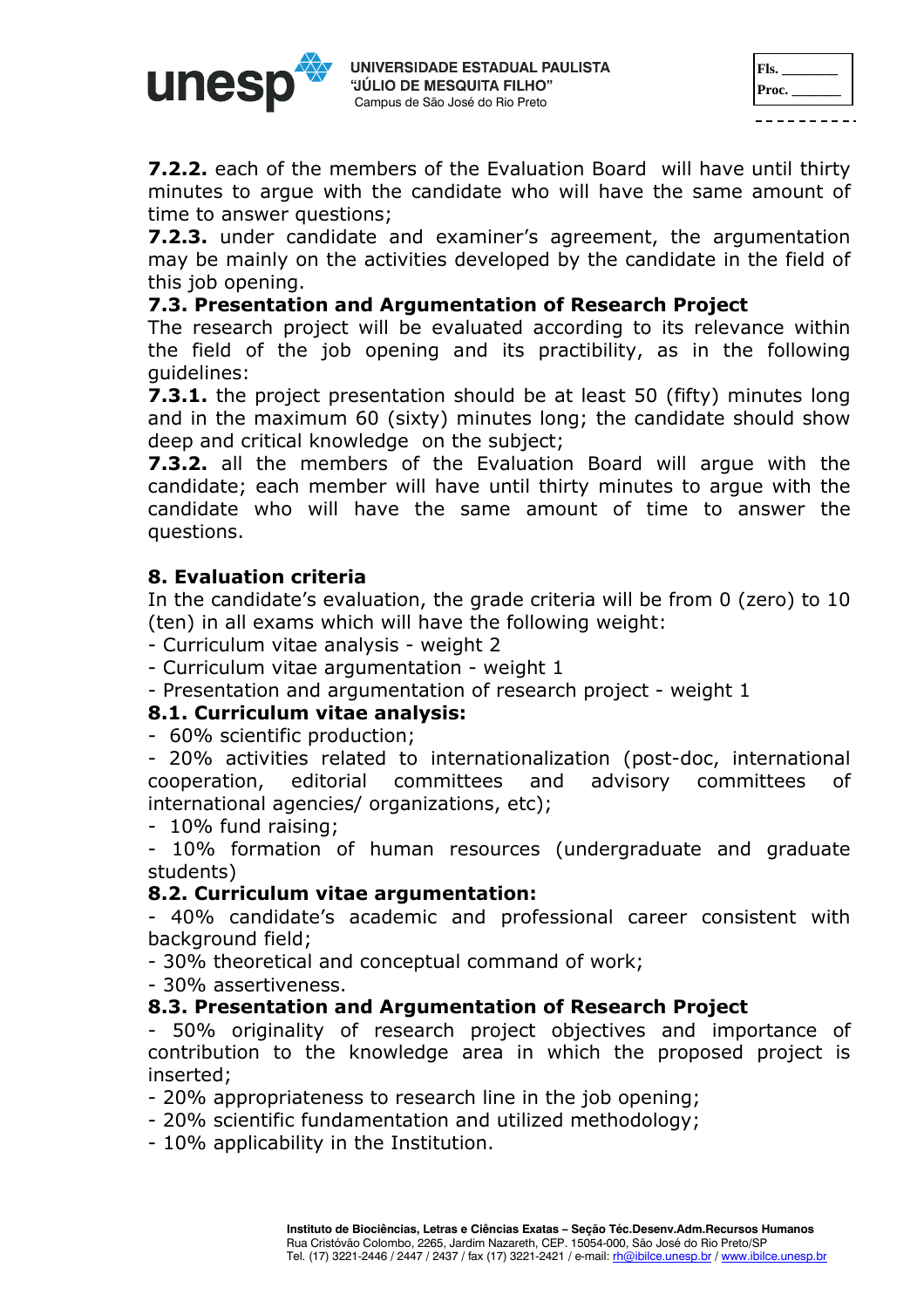

| Fls.  |  |
|-------|--|
| Proc. |  |
|       |  |

#### **9. Call for the exams**

**9.1.** The call for the exams will be done through the publishing in the DOE and other communication media at least 5 (five) days before the exams.

# **10. Approval, classification and tie**

**10.1.** The grades will be given individually by the examiners for each exam, ranging from 0 (zero) to 10 (ten).

**10.2.** The candidates that obtain a final average grade equal to or superior to 07 (seven) given by at least 03 (three) examiners will be considered approved.

**10.3.** The candidates' classification ranking will be established by the final average grade obtained by each candidate.

**10.4.** In case of tie, the highest grade obtained for the curriculum vitae will be used, and the criterion for tie in the paragraph of article 27 of Law 10.741/2003, when necessary.

# **11. General guidelines**

**11.1.** When the application/appeal deadlines are on a Saturday, Sunday, holiday or a non-working day, or when the working hours are shorter, they are automatically extended until the next working day.

**11.2.** The candidate that does not show up on time will be eliminated.

**11.3.** The final result will be published in the DOE – Poder Executivo – Seção I

11.4. The candidate may appeal to the Congregation formally and legally within 10 (ten) days from the final result publishing in the DOE with suspensive effect. The Congregation will have a ten-day deadline to answer the appeal from the appeal date.

**11.5.** The hired candidate must work within the established working hours by the administration.

**11.6.** There will not be a refund of the paid fee, even when the amount was higher or mistakenly duplicated, nor total exemption of the application fee, regardless of the reason, except in the case the exam does not occur.

**11.7.** It is the candidate's responsibility to follow and verify all DOE publishing regarding the present job opening exam.

**11.8.** Questions related to doubtful cases or omissions will be judged by the Evaluation Board and/or the Unit Administration.

**11.9.** This exam result will valid for 06 (six) months from the publishing and approval date in the DOE, and may be extended only once for the same time length by the Administration.

**11.10.** The stay of a foreign candidate will be subject to the presentation of the identity card with a permanent visa if the contract is for over 2 years, or a temporary visa for a period that is shorter than two years.

**11.11.** The working contract will be terminated if the Doctorate diploma from a foreign institution is not recognized by a national university that